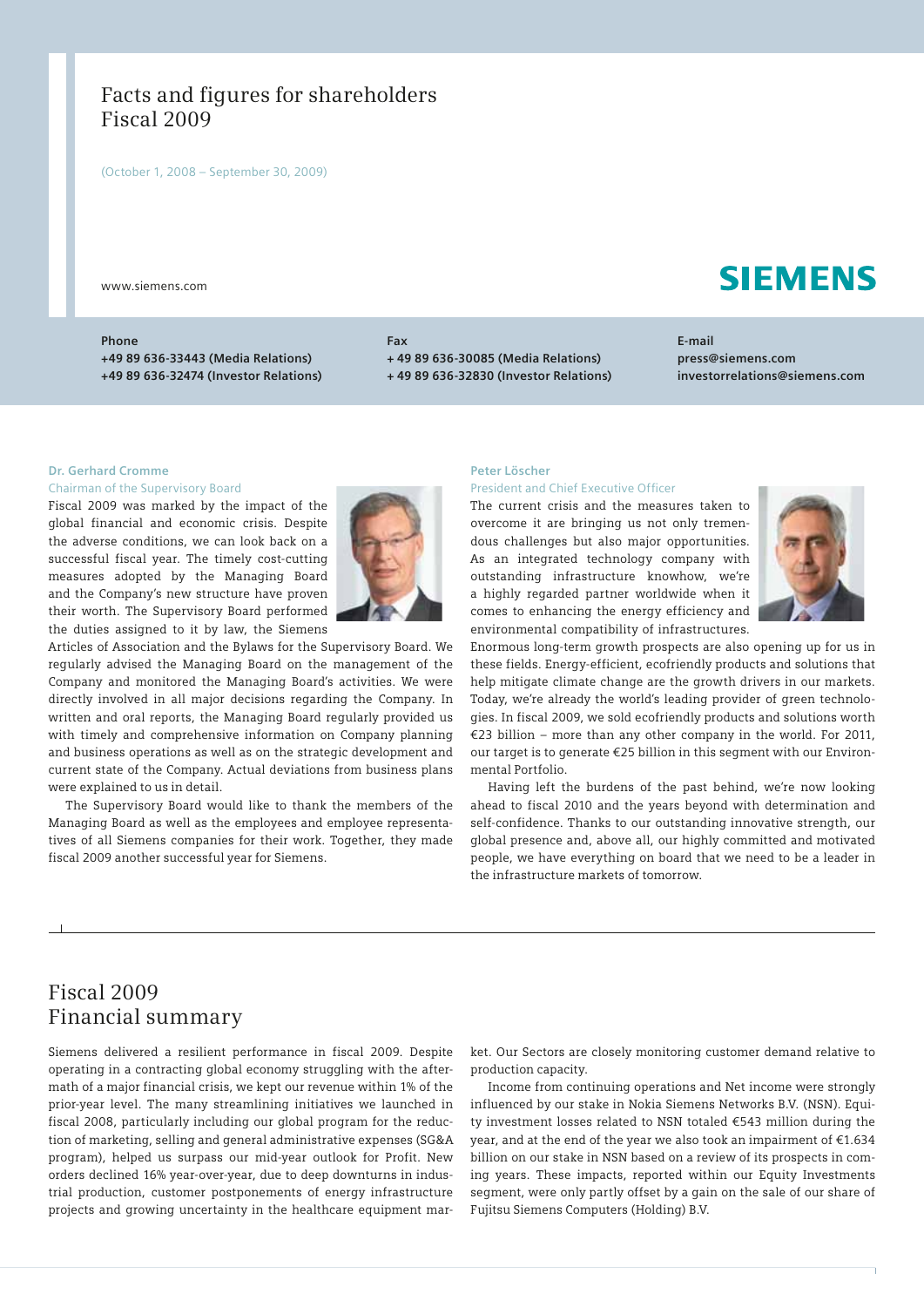**Revenue was within 1% of the prior-year level, at €76.651 billion.**  On an organic basis, excluding the net effect of currency translation and portfolio transactions, revenue was stable. The Energy and Healthcare Sectors delivered higher revenue year-over-year. This growth was offset by a revenue decline in the Industry Sector driven by recession-driven downturns in markets for factory automation, machine-building, automotive, construction and process automation. On a geographic basis, revenue grew in the Americas and in Asia, Australia but declined in the region which comprises Europe, the Commonwealth of Independent States (C.I.S.), Africa, and the Middle East.

**Orders came in 16% lower, at €78.991 billion.** On an organic basis, orders were down 14% year-over-year. Orders in Industry declined due to the market conditions mentioned above, while orders in Energy were lower due in part to customer postponements of large projects. Orders were stable in Healthcare. Orders declined in all three of Siemens' reporting regions. The Sectors' combined book-to-bill ratio (defined as the ratio of new orders and revenue) for fiscal 2009 was 1.04. The combined order backlog at the end of the year stood at €81.2 billion.

**Total Sectors profit rose to €7.466 billion.** Total Sectors profit – a measure of the combined profit from our three Sectors – climbed 13% from €6.606 billion in the prior year, driven by substantial profit turnarounds at the Fossil Power Generation and Mobility Divisions. A year earlier, these Divisions posted losses and took a combined total of more than €1 billion in project charges. At the Sector level, the Energy and Healthcare Sectors increased their profit in fiscal 2009. Industry's profit declined year-over-year despite the improvement at Mobility, as lower revenue and related factors reduced profit at other Divisions in the Sector.

**Income from continuing operations rose to €2.457 billion.** Basic earnings per share (EPS) rose to €2.60. A year earlier, Income from continuing operations was €1.859 billion and corresponding basic EPS were €1.91. Both periods included substantial negative profit impacts outside the Sectors. The current year was burdened by the NSN impacts mentioned above, totaling €2.177 billion. A year earlier, the loss related to NSN within Equity Investments was €119 million. Fiscal 2008 also included €1.081 billion (pretax) in charges for severance under our global SG&A reduction program, a provision of approximately €1 billion (pretax) associated with settlement negotiations with authorities in the U.S. and Germany, and a one-time endowment of €390 million (pretax) related to the establishment of the Siemens Stiftung (foundation) in Germany. Expenses for outside advisors engaged in connection with investigations into alleged violations of anti-corruption laws and related matters as well as remediation activities fell to €95 million in fiscal 2009 from €430 million a year earlier.

**Net income was €2.497 billion compared to €5.886 billion in the prior year.** Basic EPS were €2.65 compared to €6.41 in fiscal 2008. The difference is due to discontinued operations, which contributed €40 million to Net income in fiscal 2009 compared to €4.027 billion a year earlier. Fiscal 2008 Income from discontinued operations included a divestment gain and operating results related to Siemens VDO Automotive (SV) totaling approximately €5.5 billion, partly offset by a loss of approximately €1.0 billion associated with a transfer of 51% of Siemens Enterprise Communications into a joint venture.

**Free cash flow from continuing operations was €3.786 billion and the cash conversion rate (ratio of Free cash flow and profit) was above target.** A year earlier, Free cash flow from continuing operations was €5.739 billion. The decline year-over-year includes substantially lower billings in excess as well as a substantial decrease in trade payables compared to a year earlier. In addition, fiscal 2009 included substantial cash outflows corresponding to charges taken in fiscal 2008. Among these outflows were severance payments of €796 million for the global SG&A program and other personnel-related restructuring measures, €1.008 billion paid to authorities in the U.S. and Germany following resolution of legal proceedings, and substantial cash outflows stemming from project charges at Fossil Power Generation, Mobility and Siemens IT Solutions and Services.

**Dividend.** The Siemens Managing Board and Supervisory Board have proposed a dividend of €1.60 per share. The prior-year dividend was also €1.60 per share.

#### **Outlook**

Siemens anticipates that conditions in the manufacturing sector and world financial markets will remain challenging in fiscal 2010. Following a double-digit decline in orders in fiscal 2009, we expect only a mid-single-digit percentage decline in organic revenue in fiscal 2010 due to the stabilizing effect of our strong order backlog. We expect Total Sectors profit between €6.0 and €6.5 billion in fiscal 2010, and an increase of approximately 20% in Income from continuing operations compared to €2.457 billion in the prior year. This outlook is conditional on no material deterioration in our pricing power during the fiscal year and on improving market conditions in the second half, particularly for our shorter-cycle businesses. Furthermore this outlook excludes major impacts that may arise during the fiscal year from restructuring, portfolio transactions, impairments, and legal and regulatory matters.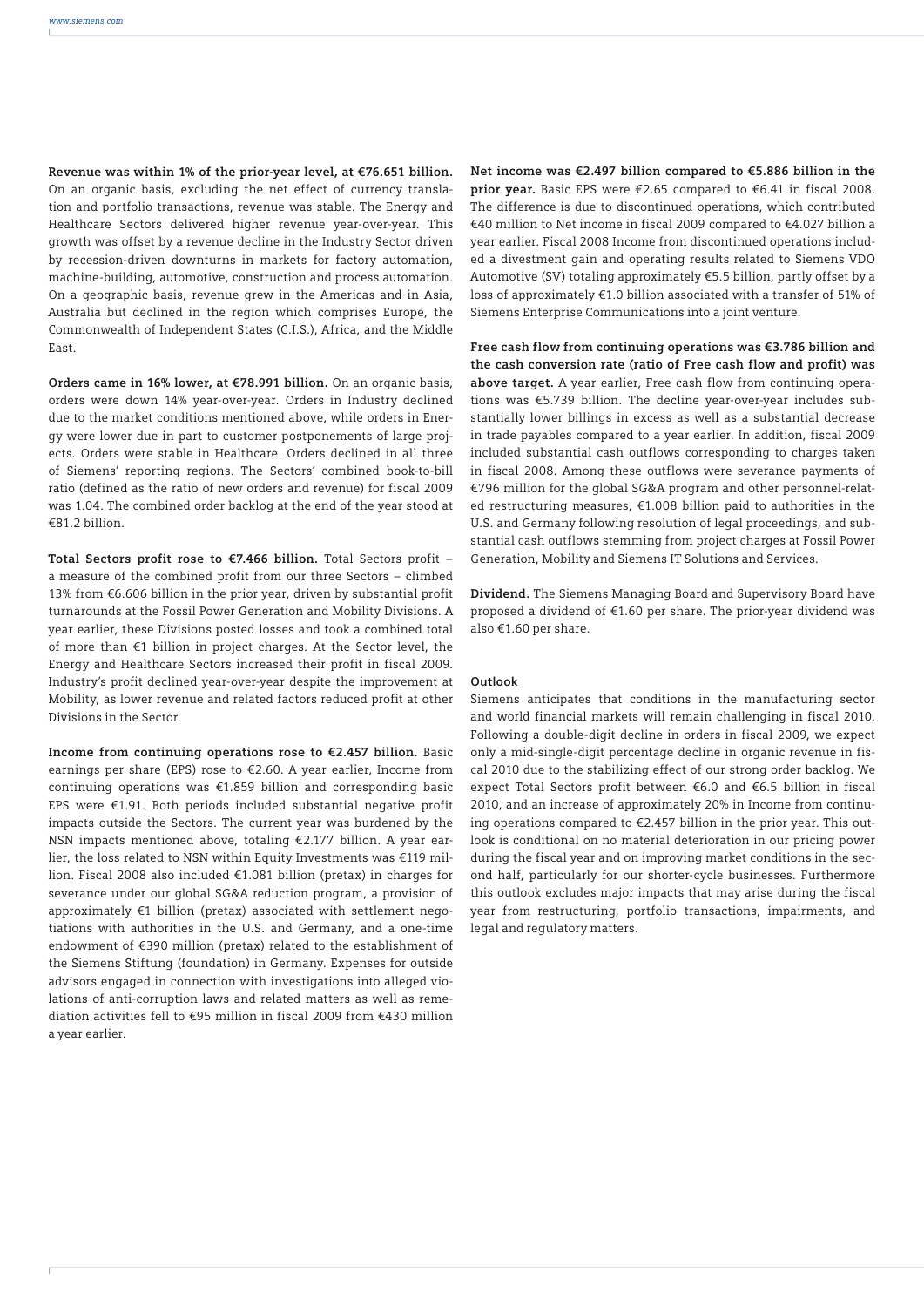## Key figures for fiscal  $2009<sup>12</sup>$

(in millions of  $\epsilon$ , except where otherwise stated)

## Revenue growth **FY 20093 0%** FY 2008**<sup>3</sup>** 9%

**Target 2009: <0.5 GDP decline.** As of October 14, 2009, IHS Global Insight Inc. expects negative growth of 2.1% in GDP in 2009.

### Profit margin FY 2009

| Industry                                    | 7.7%   |                          |
|---------------------------------------------|--------|--------------------------|
| <b>Industry Automation</b>                  | 9.1%   | $\overline{\phantom{a}}$ |
| Drive Technologies <sup>4</sup>             | 11.1%  |                          |
| <b>Building Technologies</b>                | 6.4%   |                          |
| OSRAM                                       | 2.2%   |                          |
| <b>Industry Solutions</b>                   | 5.3%   |                          |
| Mobility                                    | 6.1%   | m                        |
| Energy                                      | 12.9%  |                          |
| <b>Fossil Power Generation</b>              | 13.0%  |                          |
| Renewable Energy                            | 13.0%  |                          |
| Oil & Gas                                   | 11.7%  |                          |
| <b>Power Transmission</b>                   | 11.7%  |                          |
| <b>Power Distribution</b>                   | 13.2%  |                          |
| Healthcare <sup>8</sup>                     | 14.2%  |                          |
| Imaging & IT                                | 16.2%  |                          |
| Workflow & Solutions                        | (3.5)% |                          |
| Diagnostics <sup>8</sup>                    | 16.8%  | ட்                       |
| <b>Siemens IT Solutions</b><br>and Services | 1.9%   |                          |
| <b>Siemens Financial</b><br>Services*       | 25.9%  |                          |

**Margin ranges** \* Return on equity **<sup>9</sup>**

**ROCE** (continuing operations)

| FY 2009          | 1% |  |
|------------------|----|--|
| .10<br><b>EV</b> |    |  |

**Target corridor: 14 – 16%** 

## **Cash conversion** (continuing operations)

| FY 2009 |  |
|---------|--|
| п       |  |

**Target: 1 minus revenue growth rate**

#### Adjusted industrial net debt/EBITDA (continuing operations)

| FY 2009 | 0.31                         |  |
|---------|------------------------------|--|
| FY 2008 | 30                           |  |
|         | Target corridor: $0.8 - 1.0$ |  |

1 New orders; adjusted or organic growth rates of revenue and new orders; book-to-bill ratio; ROE, ROCE; free cash flow; cash conversion rate; EBITDA (adjusted); net debt and giusted industrial measures of the experiment d

2 October 1, 2008 – September 30, 2009.<br>3 Adjusted for portfolio and currency translation effects.<br>4 During the second quarter of fiscal 2009 Electronics Assembly Systems has been reclassified<br>to Other Operations. The pres

|                                                                        | FY 2009 | FY 2008 |        | % Change              |
|------------------------------------------------------------------------|---------|---------|--------|-----------------------|
|                                                                        |         |         | Actual | Adjusted <sup>3</sup> |
| <b>Continuing operations</b>                                           |         |         |        |                       |
| New orders                                                             | 78,991  | 93,495  | (16)   | (14)                  |
| Revenue                                                                | 76,651  | 77,327  | (1)    | 0                     |
| <b>Total Sectors<sup>4</sup></b>                                       |         |         |        |                       |
| <b>Profit Total Sectors</b>                                            | 7,466   | 6,606   | 13     |                       |
| in % of revenue (Total Sectors)                                        | 10.3%   | 9.3%    |        |                       |
| EBITDA (adjusted)                                                      | 9,524   | 8,605   | 11     |                       |
| in % of revenue (Total Sectors)                                        | 13.1%   | 12.1%   |        |                       |
| <b>Continuing operations</b>                                           |         |         |        |                       |
| EBITDA (adjusted)                                                      | 9,219   | 5,585   | 65     |                       |
| Income from continuing operations                                      | 2,457   | 1,859   | 32     |                       |
| Basic earnings per share (in euros) <sup>5</sup><br>2.60<br>1.91<br>36 |         |         |        |                       |
| Continuing and discontinued operations <sup>6</sup>                    |         |         |        |                       |
| Net income                                                             | 2,497   | 5,886   | (58)   |                       |
| Basic earnings per share (in euros) <sup>5</sup>                       | 2.65    | 6.41    | (59)   |                       |

#### Return on capital employed

|                                                     | FY 2009 | <b>FY 2008</b> |
|-----------------------------------------------------|---------|----------------|
| <b>Continuing operations</b>                        |         |                |
| Return on capital employed (ROCE)                   | 6.1%    | 4.8%           |
| Continuing and discontinued operations <sup>6</sup> |         |                |
| Return on capital employed (ROCE)                   | 6.2%    | 14.8%          |

#### $\frac{1}{2}$  Free cash flow and Cash conversion

|                                                     | FY 2009 | FY 2008 |
|-----------------------------------------------------|---------|---------|
| <b>Total Sectors4</b>                               |         |         |
| Free cash flow                                      | 7,606   | 7,942   |
| Cash conversion                                     | 1.02    | 1.20    |
| <b>Continuing operations</b>                        |         |         |
| Free cash flow                                      | 3,786   | 5,739   |
| Cash conversion                                     | 1.54    | 3.09    |
| Continuing and discontinued operations <sup>6</sup> |         |         |
| Free cash flow                                      | 3,641   | 4,903   |
| Cash conversion                                     | 1.46    | 0.83    |

#### **Net debt and Capital structure**

|                                                   | FY 2009 | FY 2008 |
|---------------------------------------------------|---------|---------|
| Net debt                                          | 9,309   | 9.034   |
| Net debt/EBITDA (adjusted) (cont.)                | 1.01    | 1.62    |
| Adjusted industrial net debt                      | 2,873   | 2.184   |
| Ad. industrial net debt/EBITDA (adjusted) (cont.) | 0.31    | 0.39    |

## **Employees** (in thousands)

|                 | Sept. 30, 2009 |                    | Sept. 30, 2008 |                    |
|-----------------|----------------|--------------------|----------------|--------------------|
|                 | Cont.          |                    | Cont.          |                    |
|                 | Op.            | Total <sup>7</sup> | Op.            | Total <sup>7</sup> |
| Employees       | 405            | 405                | 427            | 428                |
| Germany         | 128            | 128                | 132            | 133                |
| Outside Germany | 277            | 277                | 295            | 295                |

5 Earnings per share – attributable to shareholders of Siemens AG. For fiscal 2009 and 2008 weighted<br>
average shares outstanding (basic) (in thousands) amounted to 864,818 and 893,166 respectively.<br>
6 Discontinued operati